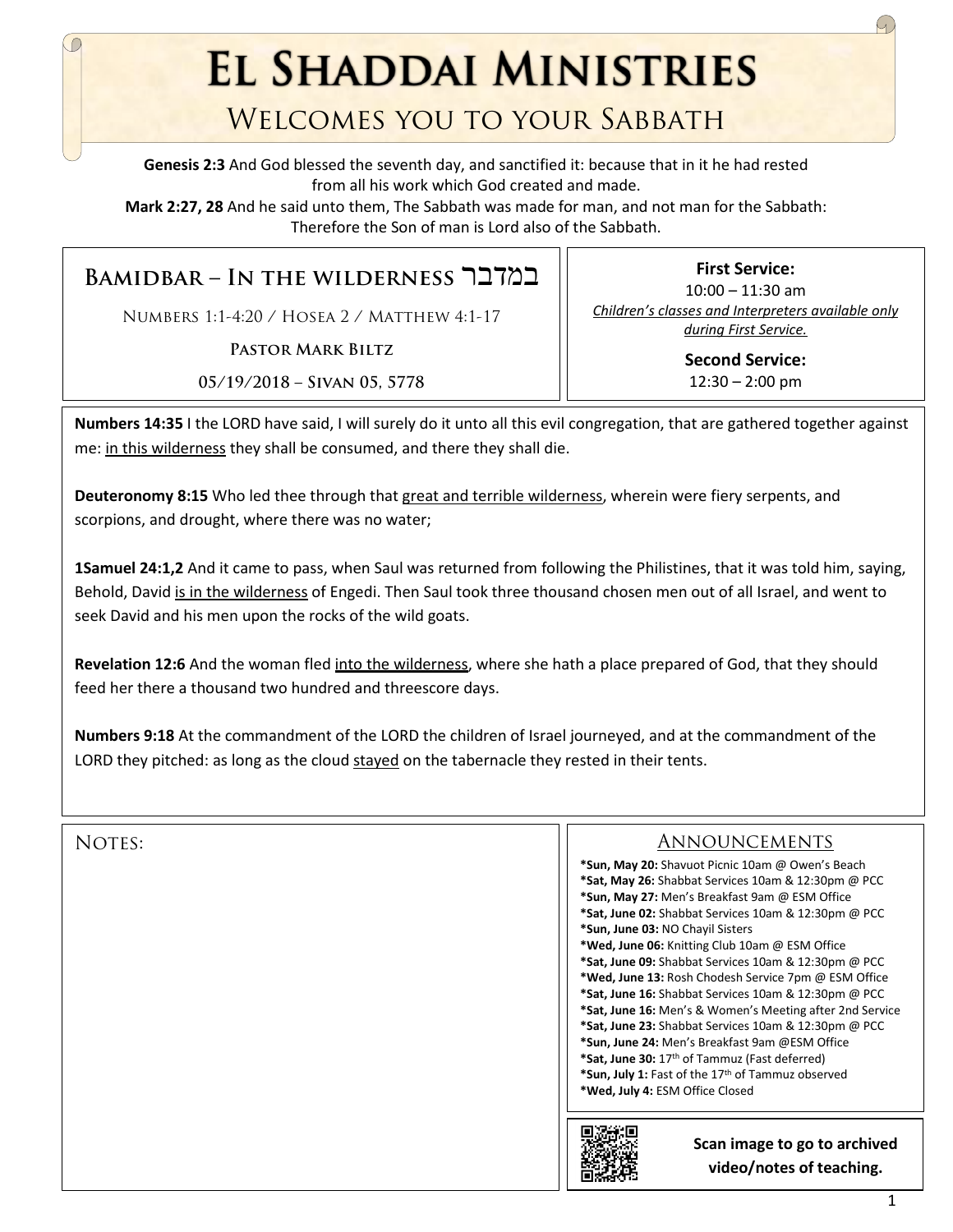**Exodus 25:8** And let them make me a sanctuary; that I may dwell among them.

**Isaiah 40:3** The voice of him that crieth in the wilderness, Prepare ye the way of the Lord, make straight in the desert a highway for our God.

**John 1:17** For the Torah was given through Moses. Grace and truth were realized through Yeshua the Messiah.

**Isaiah 40:5** And **the glory of the LORD shall be revealed**, and all flesh shall see it/**Him** together: for the mouth of the LORD has spoken it.

**John 1:14** And the Word was made flesh, and **dwelled among us**, (and we **beheld his glory,** the glory as of the only begotten of the Father), full of grace and truth.

**Isaiah 40:6** The voice said cry. And he said, What shall I cry? All flesh is grass, and all the goodliness thereof is as the flower of the field: The grass wither, the flower fades: because the spirit of the LORD blows on it: surely the people is grass. The grass wither, the flower fades: but the **Word of our God shall stand forever**.

**John 1:1** In the beginning was the Word, and the Word was with God, and **the Word was God.**

**Isaiah 40:9,10** O Zion, that bring good tidings, get you up into the high mountain; O Jerusalem, that bring good tidings, lift up your voice with strength; lift it up, be not afraid; say to the cities of Judah, Behold your God! Behold, the Lord GOD will come with strong hand, and his arm shall rule for him: behold, his reward is with him, and his work before him.

**John 1:29** The next day, he saw Yeshua coming to him, and said, "Behold, the Lamb of God, who takes away the sin of the world!

**Isaiah 30:20,21** Though *יהוה* gave you bread of adversity and water of affliction, your Teacher shall no longer be hidden. But your eyes shall **see your Teacher, and your ears hear a word behind you, saying, "This is the Way, walk in**  it," whenever you turn to the right, or whenever you turn to the left.

**John 3:2** The same came to Jesus by night, and said to him, Rabbi, we know that you are a teacher come from God:

**Hosea 2:14** Therefore, behold, I will allure her, and bring her into the wilderness, and speak comfortably unto her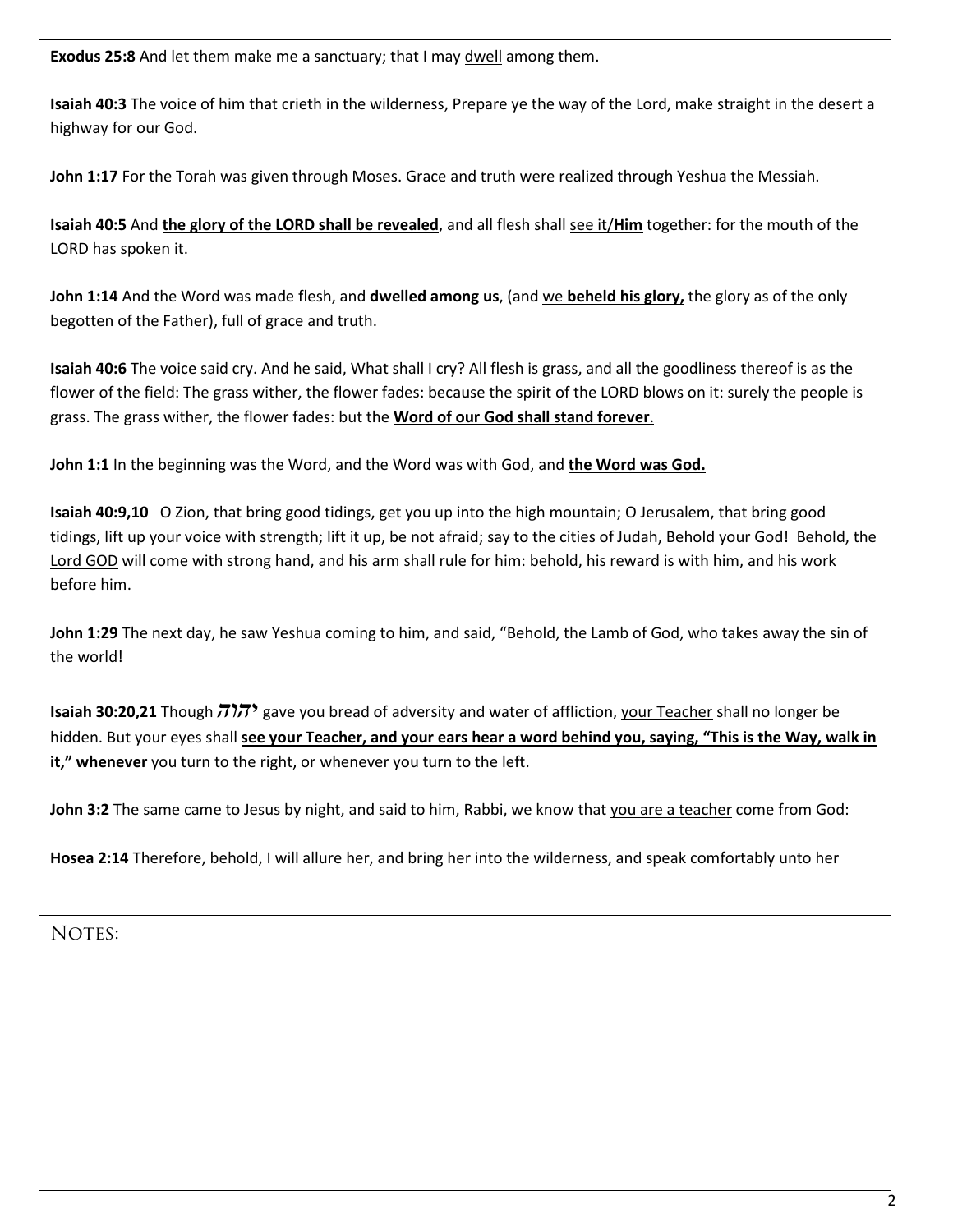**Hosea 3:5** afterward shall the children of Israel return, and seek the LORD their God, and David their king; and shall come trembling unto the LORD and to His goodness in the end of days.

**Mark 6:31** And he said to them, Come you yourselves apart into a desert place, and rest a while: for there were many coming and going, and they had no leisure so much as to eat.

**Deuteronomy 32:10** He found him in a desert land, and in the waste howling wilderness; he led him about, he instructed him, he *kept* him as the apple of his *eye*.

**Zechariah 2:8** For thus saith the LORD of hosts; After the glory hath he sent me unto the nations which spoiled you: for he that toucheth you toucheth the apple of his eye.

**Proverbs 7:2** Keep my commandments, and live; and my law as the apple of thine eye.

**Exodus 40:1** And the Lord spoke to Moses, saying, **On the first day of the first month** shall you set up the tabernacle of the tent of the congregation.

**Exodus 40:17** And it came to pass in the **first month in the second year, on the first day of the month**, that the tabernacle was reared up.

**Numbers 7:1-3** And it came to pass **on the day** that Moses had fully set up the tabernacle, and had anointed it, and sanctified it, and all the instruments thereof, both the altar and all the vessels thereof, and had anointed them, and sanctified them; That the princes of Israel, heads of the house of their fathers, who were the princes of the tribes, and were over them that were numbered, offered: And they brought their offering before the LORD, six covered wagons, and twelve oxen; a wagon for two of the princes, and for each one an ox: and they brought them before the tabernacle.

**Numbers 1:1** the LORD spoke to Moses **in the wilderness** of Sinai, in the Tent of Meeting, **on the first day** of **the second month, in the second year** after they had come out of the land of Egypt,

**Numbers 1:2-4** Take you the sum of all the congregation of the children of Israel, after their families, by the house of their fathers, with the number of their names, every male by their polls. From twenty years old and upward, all that are able to go forth to war in Israel: you and Aaron shall number them **by their armies**. And with you there shall be a man of every tribe; every one head of the house of his fathers.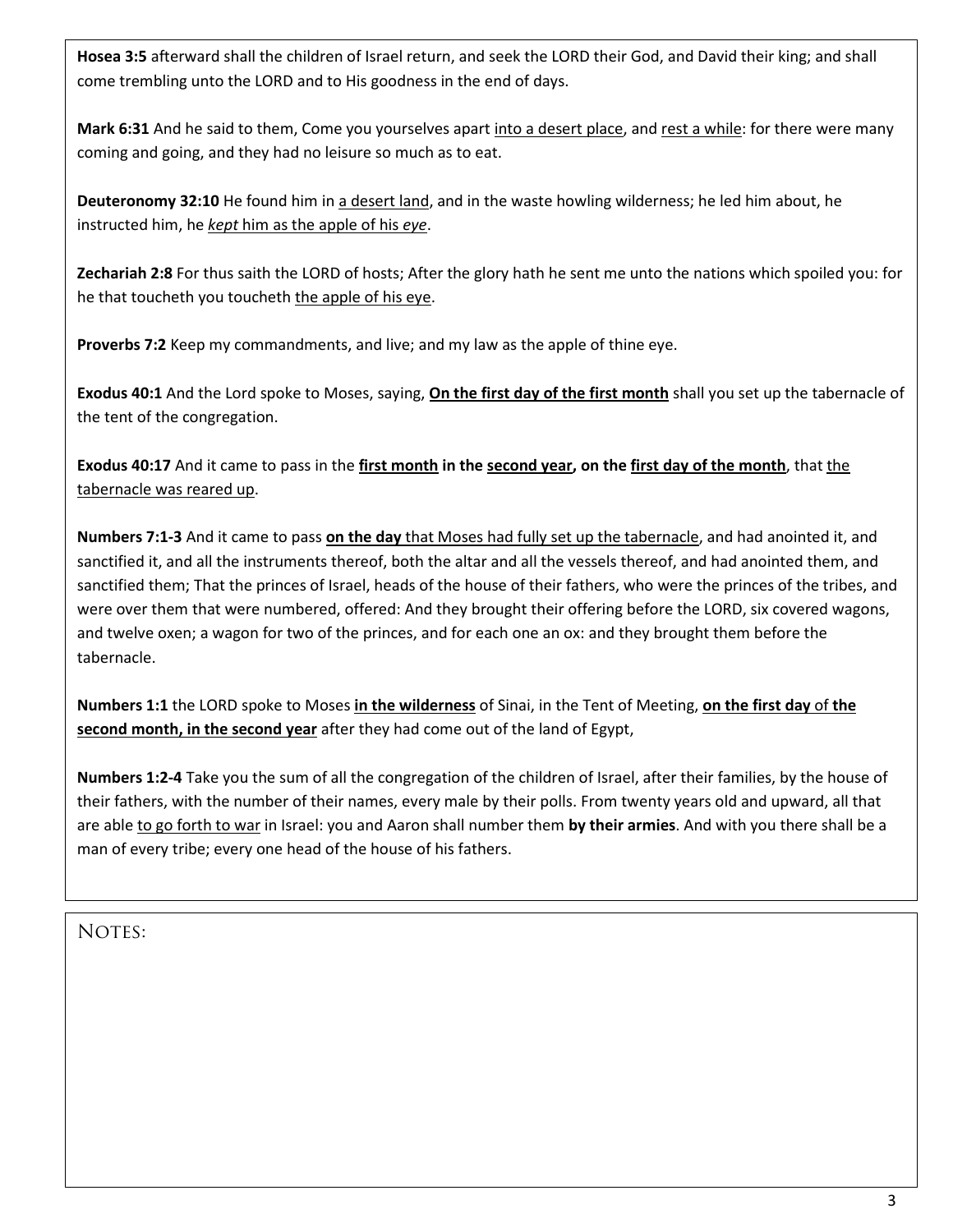**Numbers 1:16-18a** These were the renowned of the congregation, princes of the tribes of their fathers, heads of thousands in Israel. And Moses and Aaron took these men which are expressed by their names: And they assembled all the congregation together on the first day of the second month,

**Numbers 1:51-53** And when the tabernacle sets forward, the Levites shall take it down: and when the tabernacle is to be pitched, the Levites shall set it up: and the stranger that cometh near shall be put to death. And the children of Israel shall pitch their tents, every man by his own camp, and every man by his own standard, throughout their hosts. But the Levites shall pitch round about **the tabernacle of testimony**, that there be no wrath upon the congregation of the children of Israel: and the Levites shall keep שמר the charge of the **tabernacle of testimony**.

**Revelation 15:5** And after that I looked, and, behold, the temple of **the tabernacle of the testimony** in heaven was opened:

**Revelation 12:17** The dragon grew angry with the woman, and went away to make war with the rest of her seed, who **keep God's commandments, and hold Yeshua's testimony.** 

**Isaiah 8:20** To the law and to the testimony: if they speak not according to this word, it is because there is no light in them.

**Isaiah 51:4** Listen to me, my people; and give ear to me, O my nation: for a law shall proceed from me, and I will make my judgment to rest for a light of the people.

**Numbers 2:1-3** And the LORD spoke to Moses and to Aaron, saying, Every man of the children of Israel shall pitch by his own standard, with the ensign of their father's house: far off about the tabernacle of the congregation shall they pitch. And on the east side toward the rising of the sun shall they of the standard of the camp of Judah pitch throughout **their armies**: and **Nahshon** the son of Amminadab shall be **captain** of the children of Judah.

**Numbers 2:9** All that were numbered in **the camp of Judah** were an hundred thousand and fourscore thousand and six thousand and four hundred, throughout their armies. These shall first set forth.

**Numbers 3:1-3** These also are the generations of Aaron and Moses in the day that the LORD spake with Moses in mount Sinai. And these are the names of the sons of Aaron; Nadab the firstborn, and Abihu, Eleazar, and Ithamar. These are the names of the sons of Aaron, the priests which were anointed, whom he consecrated to minister in the priest's office.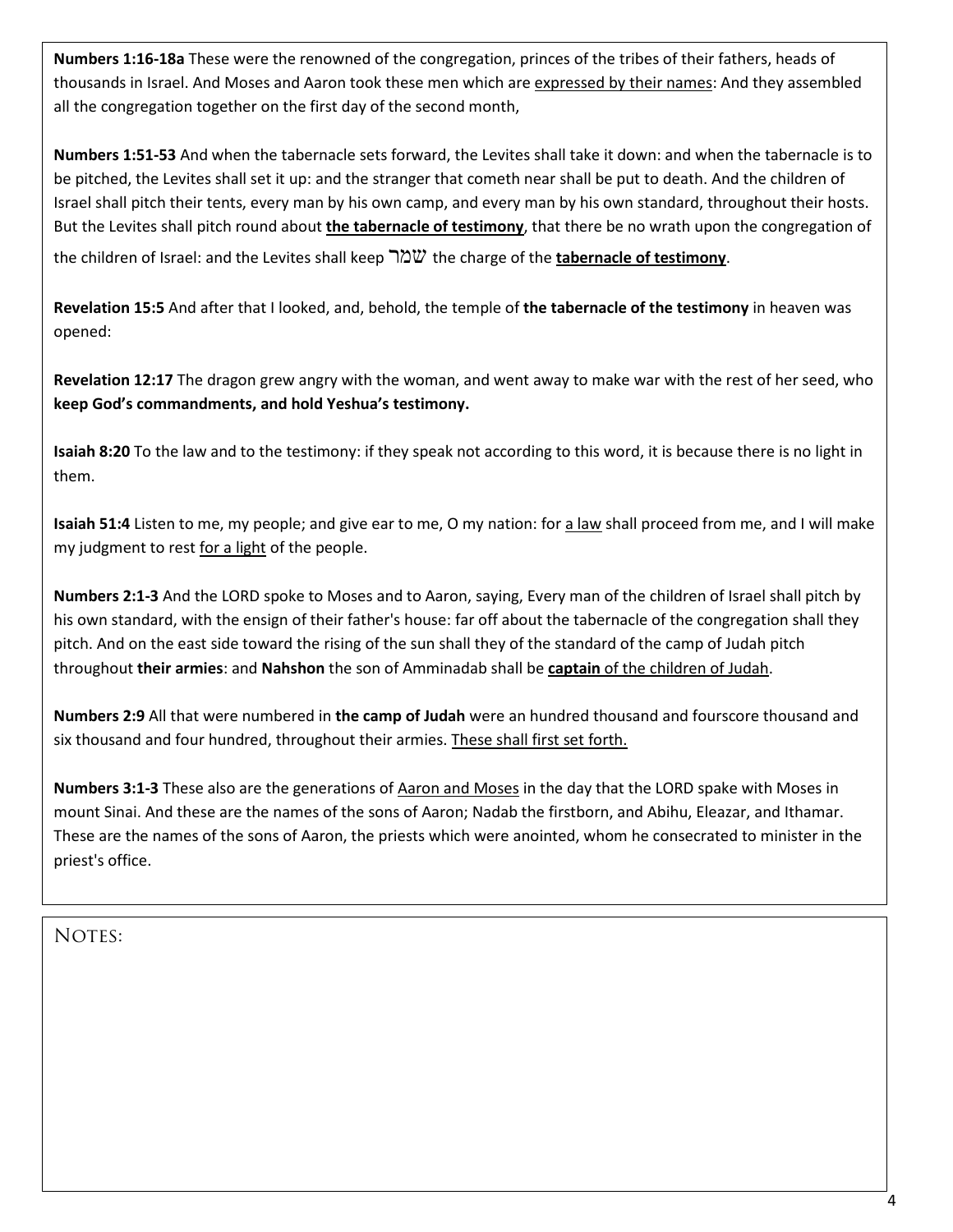**Numbers 4:5,6** And when the camp sets forward, Aaron shall come, and his sons, and they shall take down the covering veil, and cover the ark of testimony with it: And shall put thereon the covering of badgers' skins, and shall spread over it a cloth wholly of blue, and shall put in the staves thereof.

**Numbers 4:15a,** And when Aaron and his sons have made an end of covering the sanctuary, and all the vessels of the sanctuary, as the camp is to set forward; after that, the sons of Kohath shall come to bear it: but they shall not touch any holy thing, lest they die.

**Numbers 4:20** But they shall not go in to see when the holy things are covered, lest they die.

**Exodus 19:5-8** Now therefore, if ye will obey my voice indeed, and keep my covenant, then ye shall be a peculiar treasure unto me above all people: for all the earth is mine: And ye shall be unto me a kingdom of priests, and an holy nation. These are the words which thou shalt speak unto the children of Israel. And Moses came and called for the elders of the people, and laid before their faces all these words which the LORD commanded him. And all the people answered together, and said, All that the LORD hath spoken we will do. And Moses returned the words of the people unto the LORD.

**Isaiah 54:5** For thy Maker is thine husband; the LORD of hosts is his name; and thy Redeemer the Holy One of Israel;

**Deuteronomy 13:4** Ye shall walk after the LORD your God, and fear him, and keep his commandments, and obey his voice, and ye shall serve him, and cleave unto him.

**Ezekiel 36:26,27** A new heart also will I give you, and a new spirit will I put within you: and I will take away the stony heart out of your flesh, and I will give you an heart of flesh. And I will put my spirit within you, and cause you to walk in my statutes, and ye shall keep my judgments, and do them.

**Deuteronomy 30:6,8** And the LORD thy God will circumcise thine heart, and the heart of thy seed, to love the LORD thy God with all thine heart, and with all thy soul, that thou mayest live. And thou shalt return and obey the voice of the LORD, and do all his commandments which I command thee this day.

**Exodus 19:16-18** And it came to pass on the third day in the morning, that there were **thunders and lightnings**, and a thick cloud upon the mount, and **the voice of the trumpet exceeding loud; so that all the people that were in the camp trembled.** And Moses brought forth the people out of the camp to meet with God; and they stood at the nether part of the mount. And mount Sinai was altogether on a smoke, because the LORD descended upon it in fire: and the smoke thereof ascended as the smoke of a furnace, and the whole mount quaked greatly. And when **the voice of the shofar** sounded long, and waxed louder and louder, Moses spake, and God answered him by a voice.